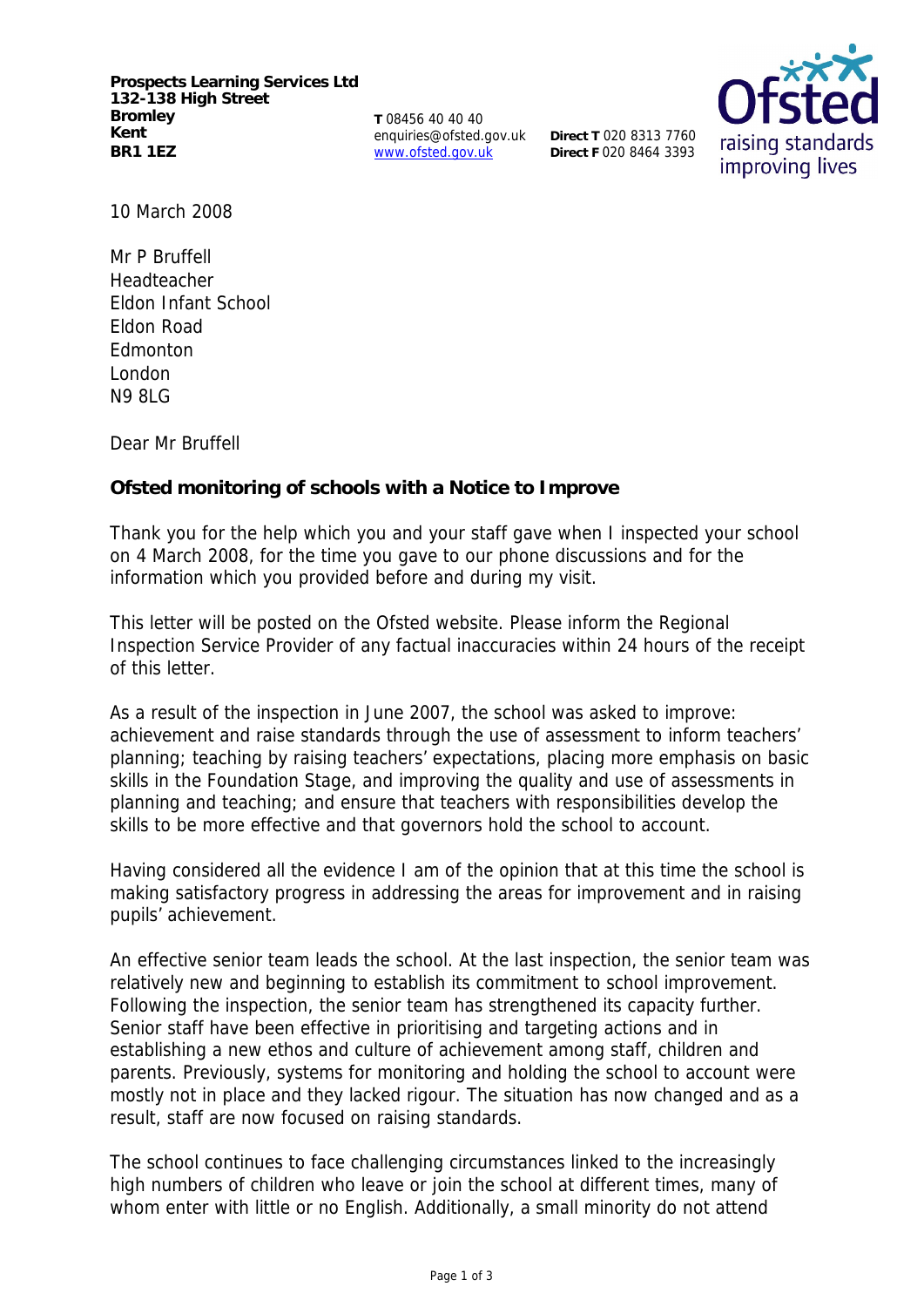

regularly. Since the last inspection, staff, including two newly qualified teachers, have joined the school but there are continuing difficulties with recruiting suitably qualified teachers for the Foundation Stage. Most children, including the majority of new entrants, begin the Nursery with literacy and numeracy skills and experience well below that typical for their age. Good progress has been made in the Foundation Stage in improving the quality of provision to accelerate children's progress. There is increased focus on improving basic literacy skills using various strategies such as Write Dance. Teachers now use baseline assessment to identify skills on entry and adapt their approach to targeting and supporting children. The learning environment now has a good range of stimulating resources. The recently appointed parent support adviser is playing a pivotal role in helping the school to tackle under-achievement by using a sound range of intervention strategies when working with parents.

By the end of Year 2, standards remain low in English and numeracy. The current challenging but realistic targets for 2008 show a projected improvement in reading, writing and numeracy. However, achievement is still likely to remain below the national and local authority's averages. Current assessment information for all year groups, including the Nursery classes year, show that most children are making steady progress with a minority making better progress from a low starting point.

Rapid progress has been made in developing procedures for assessing children's progress. Although the procedures are still being embedded, assessment information is now an essential part of school improvement and, therefore, teachers' planning. Teachers now analyse work and data, so that the achievement of different groups of children can be assessed accurately, and all can have equal opportunities to achieve to their potential. For example, weaknesses identified in literacy and numeracy have led to increased focus on developing children's skills to link sounds with letters and data handling. Work is now tailored better to the needs of individuals and groups. Teachers now have ownership of assessment information and this responsibility has increased accountability to senior managers who set targets linked to performance management. Consequently, expectations are higher and teachers and support staff now understand the rationale behind assessment and target setting.

The quality of teaching and learning has improved satisfactorily. Appropriate steps have been taken to increase staff awareness of the characteristics of good teaching. There is not yet enough good teaching to ensure that the legacy of underachievement is completely rectified. However, the previously wide variation in teaching is now not a feature of this rejuvenated school. Planning has improved and involves teamwork and sharing of good practice among all staff. Intensive support, monitoring, evaluation, a revised curriculum and commitment to continuous professional development have contributed to the recent improvements. Additionally, external and internal monitoring has made a difference to driving improvement.

Senior leaders have done much to improve the quality of management at all levels. Middle managers are now confident about the school's vision and can clearly articulate the work they need to do in the corporate endeavour to drive improvement. Subject coordinators now take responsibility for monitoring their area of work. Governors are now working satisfactorily. There is not yet a full complement